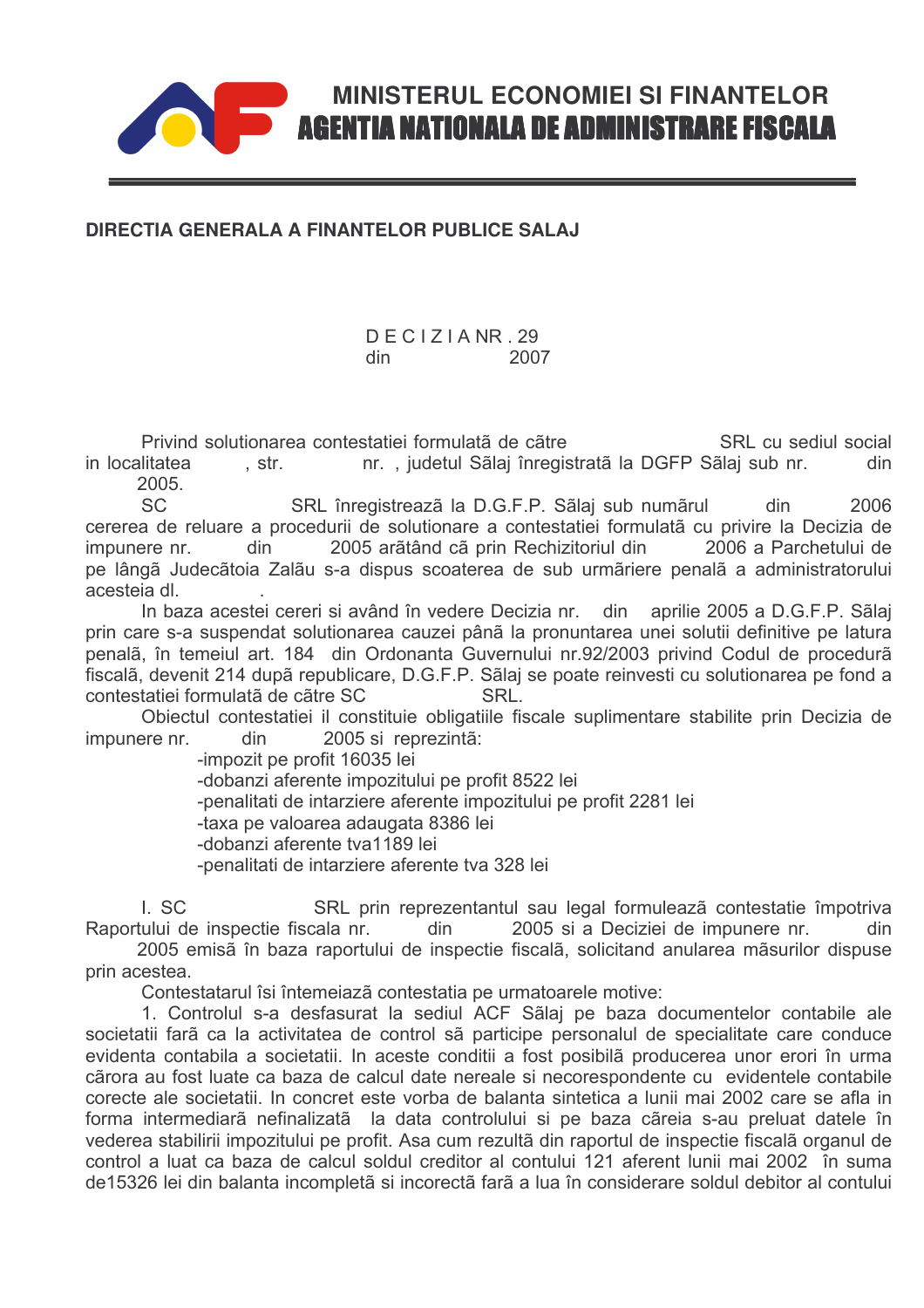121 de 4674 lei din balanta finalã a lunii mai 2002, ambele balante fiind puse la dispozitia acestuia.

In sustinerea celor afirmate depune la dosarul contestatiei balanta sinteticã aferentã lunilor aprilie, mai si iunie 2002 pentru verificarea corelatiilor care existã între acestea.

Considerã cã prin luarea în considerare a balantei corecte a lunii mai 2002 impozitul pe profit s-ar reduce de la 16035 lei cât a stabilit organul de inspectie fiscala la 11035 lei reducîndu-se corespunzator dobanzile de intarziere si penalitatile de intarziere.

2. Referitor la modul de calcul al veniturilor suplimentare.

Organul de control a stabilit aleator si neconform cu realitatea faptul ca în perioada aprilie 2002-august 2003 societatea ar fi efectuat transport international pentru un nr. de 1890 persoane, transport pentru care nu s-au emis facturi.

Organul de control nu a luat în considerare ca la fiecare transport una dintre persoane era conducatorul auto. De asemenea nu a luat in considerare ca mijloacele de transport auto nu erau proprietatea SC 32 . SRL ci a persoanelor care le si deserveau împrejurare în care acestia si-au transportat rude si prieteni în Ungaria în mod gratuit, situatie in care nu s-au emis facturi si nu s-au încasat bani nici nu s-au realizat venituri pentru societate. Pentru aceste considerente numarul de 1890 persoane luat ca baza de calcul de catre organul de control este nereal, stabilit în mod arbitrar si nefundamentat. Concluziile trase nu pot fi considerate corespunzatoare cu situatia de fapt.

In legatură cu stabilirea veniturilor, conform raportului de inspectie fiscală, societatea nu si-a evidentiat toate veniturile obtinute în urma transportului fapta prevazută și pedepsită conform art. 11 lit.c) din Legea nr.87/1994.

Intrucat actul normativ vizeazã impozitul pe profit, organul de control trebuja sa ja în considerare veniturile nete ori asa cum reiese din actul de control inspectia fiscalã a calculat doar veniturile brute in suma de 52526 lei ca si cum aceste venituri ar putea fi realizate farã nici o cheltuialã. In realitate dacã s-ar lua în calcul numai consumul de carburanti ( fara uzura mijloacelor auto, reparatii, salarii) ar rezulta o cheltuialã aferentã cu carburantii in sumã de 17979 lei.

Depune la dosarul contestatiei modul de calcul privind cheltuielile cu carburantii în perioada aprilie 2002- septembrie 2003, anexa 1 la contestatie.

Dacã organul de control ar fi procedat la luarea în calcul doar a cheltuielilor cu carburantii aferente perioadei controlate, ar fi rezultat un impozit pe profit stabilit suplimentar în suma de 6540 lei in loc de 16035 lei, dobanzi de 576 lei in loc de 8522 lei si penalitati de 152 lei în loc de 2281 lei(anexa 3 la prezenta contestatie).

Este relevant de asemenea faptul cã organul de control a stabilit valoarea transporturilor efectuate luând în calcul tariful transportului pentru o persoana de 2000 forinti ceea ce nu corespunde situatiei de fapt. Acest tarif a fost practicat pentru persoanele care efectuau calatoria Zalau-Budapesta însã un numar semnificativ de transporturi s-au efectuat pe relatia Zalau-Puspokladany pentru aceste curse practicandu-se un tarif mai mic.

Deoarece organul de control nu a tinut cont nici de acest aspect a intervenit încã un element care a denaturat rezultatul controlului în defavoarea societătii controlate și a dus la elaborarea unor concluzii si decizii eronate.

Pentru motivele prezentate mai sus apreciazã cã rezultatele controlului nu sunt corecte si întrucat deciziile luate pe baza acestora afectează societatea solicită anularea măsurilor stabilite prin decizia de impunere mentionatã în cuprinsul contestatiei.

Prin cererea de reluare a solutionãrii contestatiei SC SRL aratã cã prin Sentinta Penalã nr. pronuntatã de Judecãtoria Zalãu în dosarul nr.  $/2006$ , s-a constatat faptul cã "organele de control fiscal au precizat cã veniturile realizate din transporturile neînregistrate în evidentele contabile au fost stabilite prin estimare, deoarece nu au existat documente privind costurile carburantilor. Astfel nu s-au cuantificat si nici nu s-au luat în calcul aceste cheltuieli."

In vederea solutionării cauzei penale instanta a încuviintat efectuarea unei expertize tehnice prin care a fost stabilitã contravaloarea combustibililor consumati de cele douã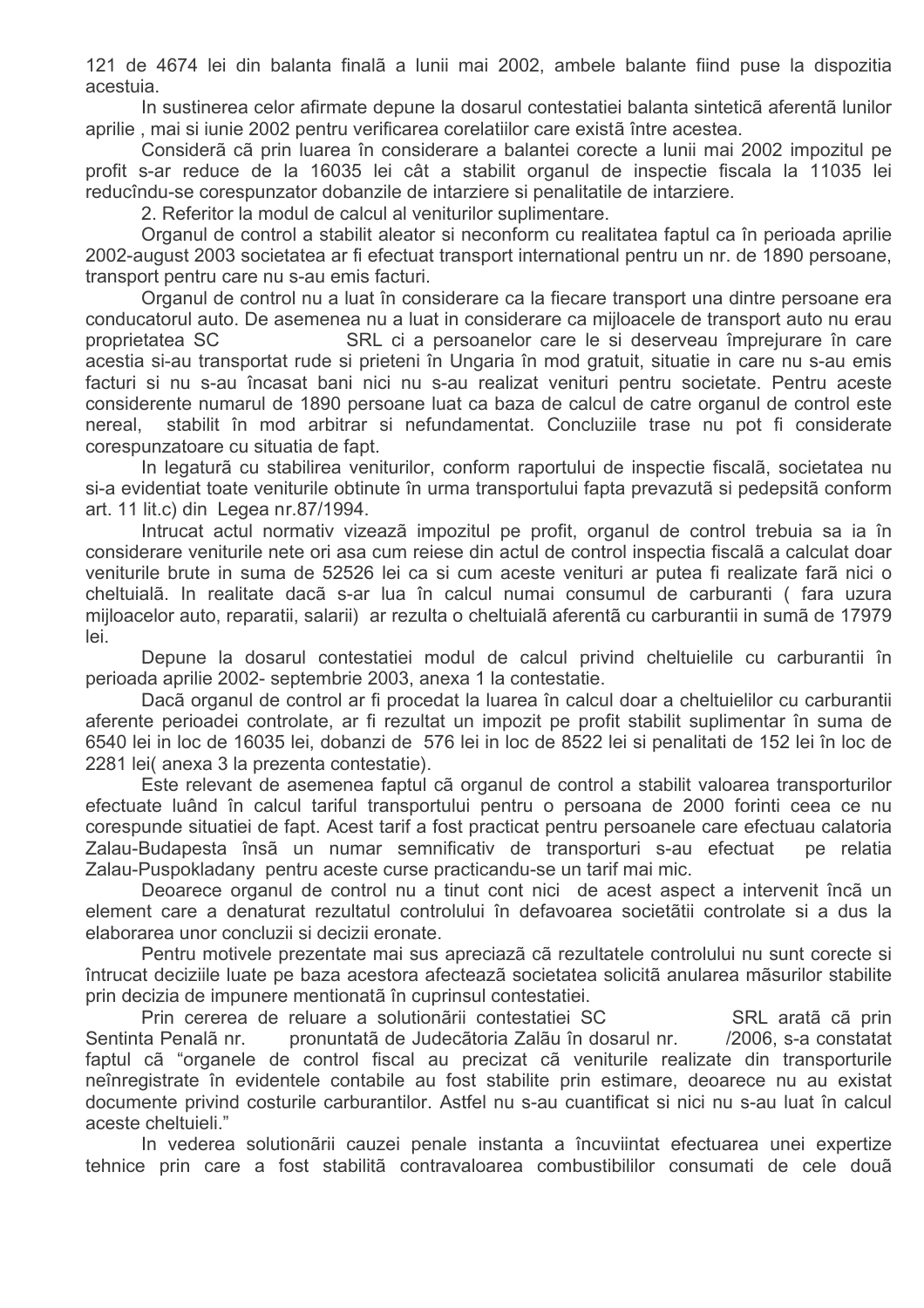autovehicule pentru efectuarea transporturilor. In motivarea sentintei penale se aratã faptul cã " Luând în considerare cele stabilite prin expertiza efectuatã, instanta va avea în vedere costurile care au fost calculate si le va scãdea din suma retinutã ca însusitã de inculpati".

In aceeasi sentintã se aratã si faptul cã, " Cu privire la latura civilã, se retine cã S.C.

S.R.L. s-a constituit initial parte civila cu suma calculata de organele fiscale ca fiind însusită de inculpati, apoi în urma expertizei, a revenit, solicitând obligarea inculpatilor în solidar doar la plata sumei rezultate în urma scăderii costurilor combustibililor respectiv 17838,76 lei.

Avãnd în vedere solutionarea fondului de către instanta de iudecată, caracterul definitiv și irevocabil al hotãrârii acesteia precum si prevederile art 184 alin. (4) din ordonanta Guvernului nr. 92/2003 solicitã:

1. Anularea deciziei de impunere emise în baza Raportului de inspectie fiscalã nr. din .2005.

2. Recalcularea impozitului pe profit datorat, a dobânzilor si penalitătilor aferente precum si a tva de platã, luând ca bazã de calcul veniturile nete în sumã de 17837,76, asa cum au fost stabilite de instanta de judecatã dupã scãderea costurilor carburantilor, stabilite prin expertizã.

3. Emiterea unei noi decizii de impunere, în conformitate cu aspectele precizate si dispunerea restituirii sumelor încasate în plus de la societate în baza deciziei de impunere emise în baza Raportului de inspectie fiscalã nr. din  $.2005.$ 

II. Din raportul de inspectie fiscala nr. .2005 care a stat la baza emiterii Deciziei .2005 se retin urmatoarele: de impunere nr.

Controlul s-a efectuat la solicitarea Inspectoratului de Politie al judetului Sãlaj prin adresa 2005 inregistrata la A.C.F. Salaj sub nr. .2005 si s-a desfasurat la nr. sediul A.C.F. Salaj.

Referitor la impozitul pe profit:

Avand in vedere aspectele sesizate de IPJ Salaj prin adresa nr. .2005 organul de control a procedat la stabilirea venitului obtinut de societate pentru transportul efectuat si neînregistrat în evidentele contabile ale societatii precum si a impozitului pe profit datorat, modul de stabilire a acestuia fiind prezentat dupã cum urmeazã:

Valoarea transporturilor au fost stabilite în functie de cursul leu/forint având în vedere ca tariful transportului pentru o persoana este de 2000 forinti.

In perioada aprilie 2002- august 2003 SC SRL a efectuat transport international pentru un numar de 1890 persoane pentru care nu s-au emis facturi fiscale, valoarea totală a transporturilor fiind de 52526 lei calculată în functie de cursul valutar leu/ forint din data efectuarii transportului, venitul obtinut de societate fiind de 44140 iar taxa pe valoarea adaugata fiind de 8386 lei, Societatea nu a evidentiat veniturile obtinute în urma transporturilor, fapta fiind prevazutã si pedepsita de art.11 lit.c) din Legea 87/1994 republicata. Vinovat de încalcarea prevederilor legale se face dl. administratorul SC SRL.

Organul de control a procedat la restabilirea soldului cumulat al contului 121 "Profit si pierderi" si la recalcularea impozitului pe profit, rezultand un impozit pe profit suplimentar in suma de 16035 lei (modul de restabilire a impozitului pe profit este prezentat in anexa 4 la raportul de inspectie fiscala).

Pentru neplata în termen a impozitului pe profit stabilit suplimentar in conformitate cu O.G.61/2002, O.G. 26/2001, H.G. 564/2000, H.G.1043/2001, H.G. 874/2002, H.G. 1513/2002 s-au stabilit dobanzi si penalitati de intarziere in suma totala de 10729 lei astfel:

-dobanzi 8522 lei;

-penalitati 2281 lei.

Modul de calcul a dobanzilor si penalitatilor aferente impozitului pe profit stabilit suplimentar sunt redate în anexa 5 care face parte integranta din raportul de inspectie fiscalã.

Referitor la taxa pe valoarea adaugatã:

Pentru transportul international efectuat de către societate si neînregistrat în evidentele contabile ale societatii aceasta datorează taxa pe valoare adaugata stabilită astfel:

52526 lei x19/119=8386 lei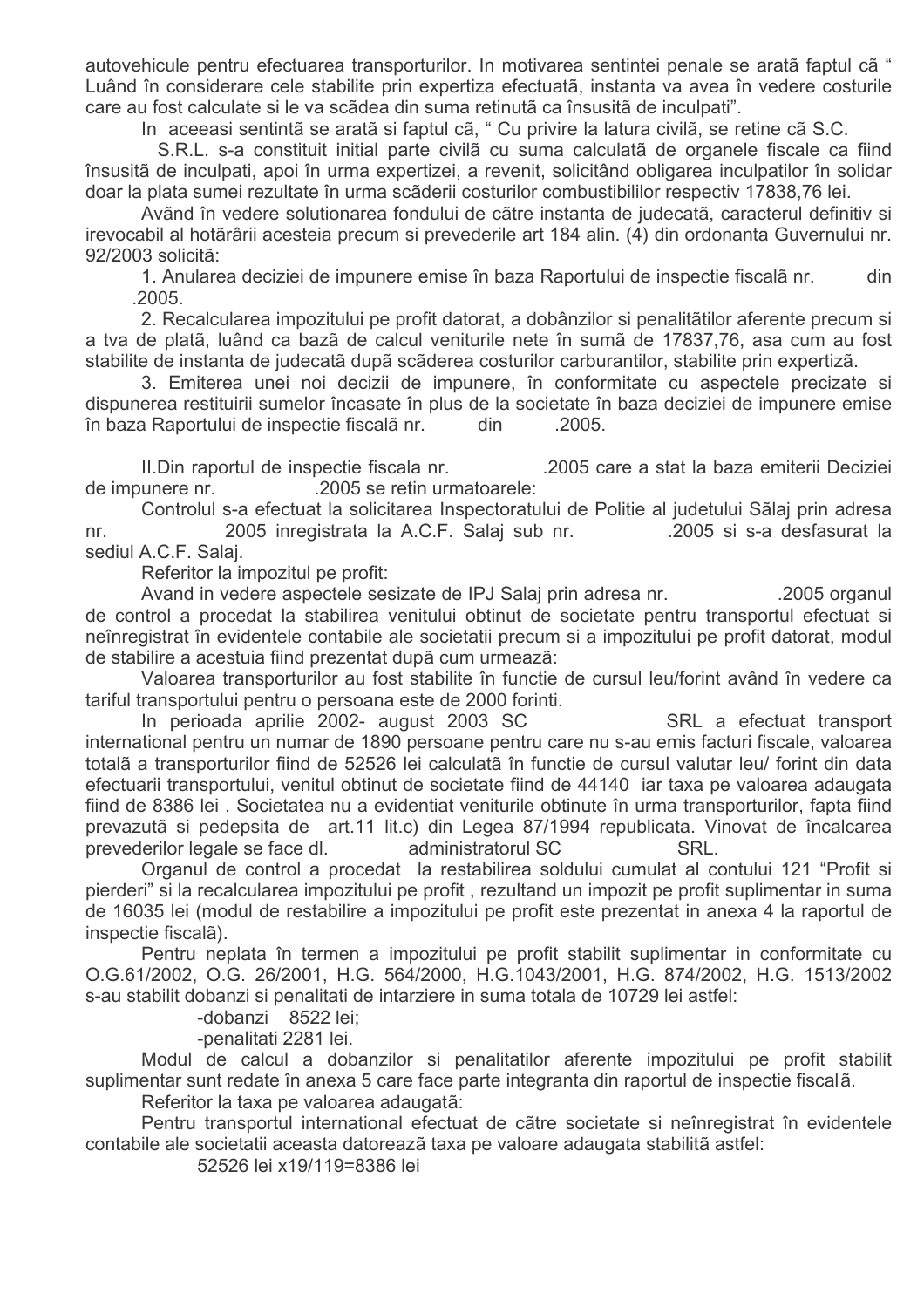Prin neînregistrarea tuturor veniturilor obtinute SC SRL S-a sustras de la plata taxei pe valoarea adaugatã în sumã de 8386 lei, fapta fiind prevazutã si sanctionatã de art.11 lit.c) al Legii 87/1994 republicatã.

Vinovat de încalcarea prevederilor legale se face administratorul societãtii. Organul de control a procedat la restabilirea soldului lunar al taxei pe valoarea adaugatã pentru perioada verificatã conform anexei 6 care face parte integrantã a raportului de inspectie fiscalã. Totodatã s-a procedat la calculul dobanzilor si penalitatilor de întârziere aferente tva acestea fiind in suma de 1534 lei astfel:

-dobanzi 1202 lei;

-penalitati 332 lei:

Modul de calcul al dobânzilor si penalitatilor de întarziere aferente taxei pe valoarea adaugatã este redat în anexa nr. 8 a raportului de inspectie fiscalã.

III. Lund în considerare constatările organelor de inspecție fiscală, motivele invocate de contestatară, documentele existente la dosarul cauzei, precum și actele normative în vigoare, invocate de către contestatară si organele de inspecție fiscală se rețin următoarele:

Referitor la punctul 1 al contestatiej

Porivit O.G. 92/2003 privind Codul de procedurã fiscalã, republicatã, art. 176, devenit 206 după republicare:

Forma si continutul contestajei

(1) Contestatia se formuleazã în scris si va cuprinde:

a) datele de identificare a contestatorului;

b) obiectul contestatiei;

c) motivele de fapt si de drept:

d) dovezile pe care se întemeiază;

e) semnatura contestatorului sau a împuternicitului acestuia, precum si stampila în cazul persoanelor juridice.

(2) Obiectul contestatiei îl constituie numai sumele si măsurile stabilite si înscrise de organul fiscal în titlul de creanta sau în actul administrativ fiscal atacat, cu exceptia contestatiei impotriva refuzului nejustificat de emitere a actului administrativ fiscal.

Si potrivit Legii contabilitătii nr. 82/1991 cu modificările si completările ulterioare,

ART. 21

Pentru verificarea înregistrării corecte în contabilitate a operatiunilor efectuate, lunar se întocmete balanta de verificare.

Astfel avãnd în vedere faptul cã, controlul s-a desfãsurat în perioada 01.04.2005-12.04.2005 si asa cum rezultã din continutul contestatiei "pe baza documentelor contabile ale societãtii, solicitate de organul de control si puse la dispozitie de cãtre societatea controlatã" afirmatia contestatarei potrivit cãreia "prin luarea in considerare a balantei corecte a lunii mai 2002 ( balanta sintetica a lunii mai 2002 care se afla în forma intermediarã nefinalizatã la data controlului si pe baza cãreia s-au preluat datele în vederea stabilirii impozitului pe profit) impozitul pe profit s-ar reduce de la 16035 lei cât a stabilit organul de inspectie fiscala la 11035 lei reducîndu-se corespunzãtor dobanzile de întarziere și penalitatile de întarziere" urmează să se respingã contestatia pentru acest capãt de cerere ca fiind neântemeiatã.

Referitor la punctul 2 al contestatiei.

Având în vedere prevederile art.184, devenit 214 dupã republicare, din Ordonanta Guvernului nr. 92/2003 privind Codul de procedurã fiscalã, republicatã, potivit cãruia "Procedura administrativã este reluatã la încetarea motivului care a determinat suspendarea sau, dup caz, la expirarea termenului stabilit de organul de solutionare competent potrivit alin. (2), indiferent dacã motivul care a determinat suspendarea a încetat sau nu" cauza supusã solutionãrii este daçã Directia Generalã a Finantelor Publice Sãlaj poate solutiona pe fond contestatia formulatã de S.C.

SRL în conditiile în care instanta de judecatã s-a pronuntat pe latura civilã, cu caracter definitiv, stabilind suma care este îndreptătită societatea să o recupereze.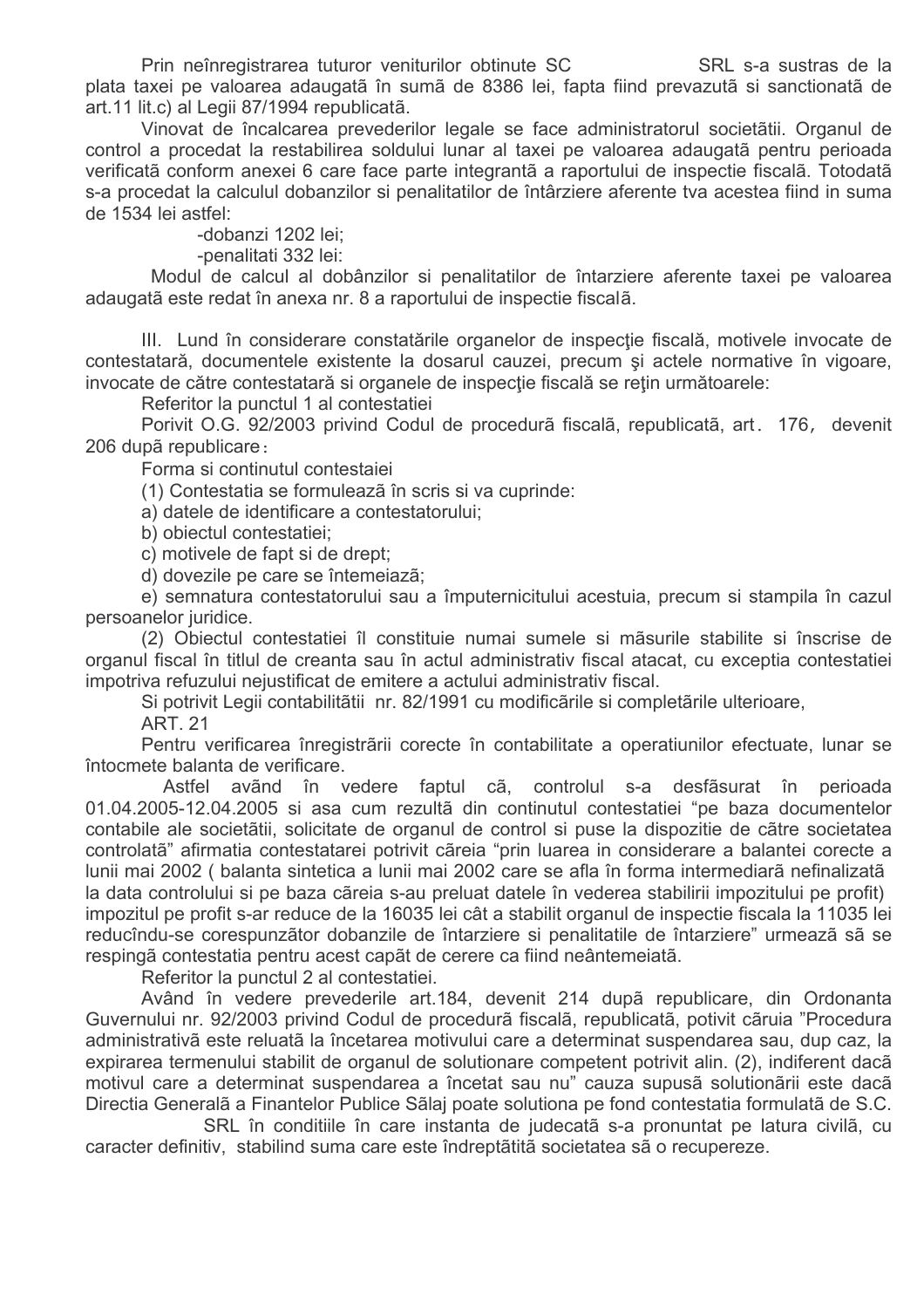Prin Rechizitoriul din 2006 a Parhetului de pe lângã Judecãtoria Zalãu s-a dispus scoaterea de sub urmãrire penalã a d-lui , administrator al S.C.

SRL pentru sãvãrsirea infractiunilor prevãzute de art.:

- 9 alin. (1) lit. b) din Legea 241/2005

- 37 din Legea 87/1991 rep.

- cu art. 33 lit. a C.p.

Conform prevederilor art. 264 c.p.p. dosarul s-a trimis la Judecãtoria Zalãu, spre competentã solutionare urmãnd a fi citatã S.C. S.R.L. în calitate de parte vãtãmatã, valoarea prejudiciului suferit fiind de 38326.1 lei.

Prin Sentinta penalã nr. 794 din 21 decembrie 2006, adusã de contestatarã în sustinerea contestatiei, cu privire la latura civilã a cauzei s-a retinut cã " R.L s-a constituit initial parte civilă cu suma calculată de organele fiscale ca fiind însusită de inculpati, apoi, în urma expertizei a revenit, solicitând obligarea inculpatilor în solidar doar la plata sumei rezultate în urma scãderii costurilor combustibililor respectiv 17838,78 lei" (conform raportului de expertizã tehnicã evaluare efectuat în timpul urmăririi penale valoarea consumului de carburanti pentru cele douã autovehicule este în sumã totalã de 20487,34 lei).

In fapt, asa cum rezultă din Raportul de inspectie fiscală, în perioada aprilie 2002- august 2003 SC SRL a efectuat transport international pentru un numar de 1890 persoane pentru care nu s-au emis facturi fiscale, valoarea totalã a transporturilor fiind de 52526 lei calculată în functie de cursul valutar leu/ forint din data efectuarii transportului, venitul obtinut de societate fiind de 44140 iar taxa pe valoarea adaugata fiind de 8386 lei . Societatea nu a evidentiat veniturile obtinute în urma transporturilor, fapta fiind prevazutã si pedepsita de art.11 lit.c) din Legea 87/1994 republicata. Vinovat de încalcarea prevederilor legale fãcându-se dl.Pop loan administratorul SC SRL.

Urmare acestor constatãri organul de control a procedat la recalcularea impozitului pe profit, rezultand un impozit pe profit suplimentar în suma de 16035 lei (modul de restabilire a impozitului pe profit este prezentat in anexa 4 la raportul de inspectie fiscalã) si a obligatiilor fiscale accesorii în sumã de 10803 lei.

 $S.C.$ S.R.L. contestã aceastã constatare arãtând cã organul de control a stabilit aleator si neconform cu realitatea faptul ca în perioada aprilie 2002-august 2003 societatea ar fi efectuat transport international pentru un nr. de 1890 persoane, transport pentru care nu s-au emis facturi.

Aratã cã organul de control nu a luat în considerare ca la fiecare transport una dintre persoane era conducatorul auto. De asemenea nu a luat in considerare ca mijloacele de transport auto nu erau proprietatea SC R.L ci a persoanelor care le si deserveau împrejurare în care acestia si-au transportat rude si prieteni în Ungaria în mod gratuit, situatie in care nu s-au emis facturi si nu s-au încasat bani nici nu s-au realizat venituri pentru societate. Pentru aceste considerente numarul de 1890 persoane luat ca baza de calcul de catre organul de control este nereal, stabilit în mod arbitrar si nefundamentat. Concluziile trase nu pot fi considerate corespunzatoare cu situatia de fapt.

Intrucat actul normativ vizeazã impozitul pe profit, organul de control trebuia sa ja în considerare veniturile nete ori asa cum reiese din actul de control inspectia fiscalã a calculat doar veniturile brute in suma de 52526 lei ca si cum aceste venituri ar putea fi realizate farã nici o cheltuialã. In realitate dacã s-ar lua în calcul numai consumul de carburanti ( fara uzura mijloacelor auto, reparatii, salarii) ar rezulta o cheltuială aferentă cu carburantii în sumă de 17979 lei.

Având în vedere cele de mai sus se retine cã în perioada aprilie 2002-august 2003 societatea a efectuat transport international de persoane, pentru venitul obtinut din aceastã actrivitate nu a emis facturi si nu a înregistrat în contabilitatea contravaloarea acestuia.

Organele de control au procedat la majorarea bazei impozabile pentru calculul impozitului pe profit si tva, prin estimare, în baza datelor puse la dispozitie de cãtre I.P.J. Sãlaj.

Astfel veniturile estimate au fost în valoare de 52526 lei pentru care s-a stabilit tva în sumã de 8386 lei si impozit pe profit aferent în sumã de 16035 lei.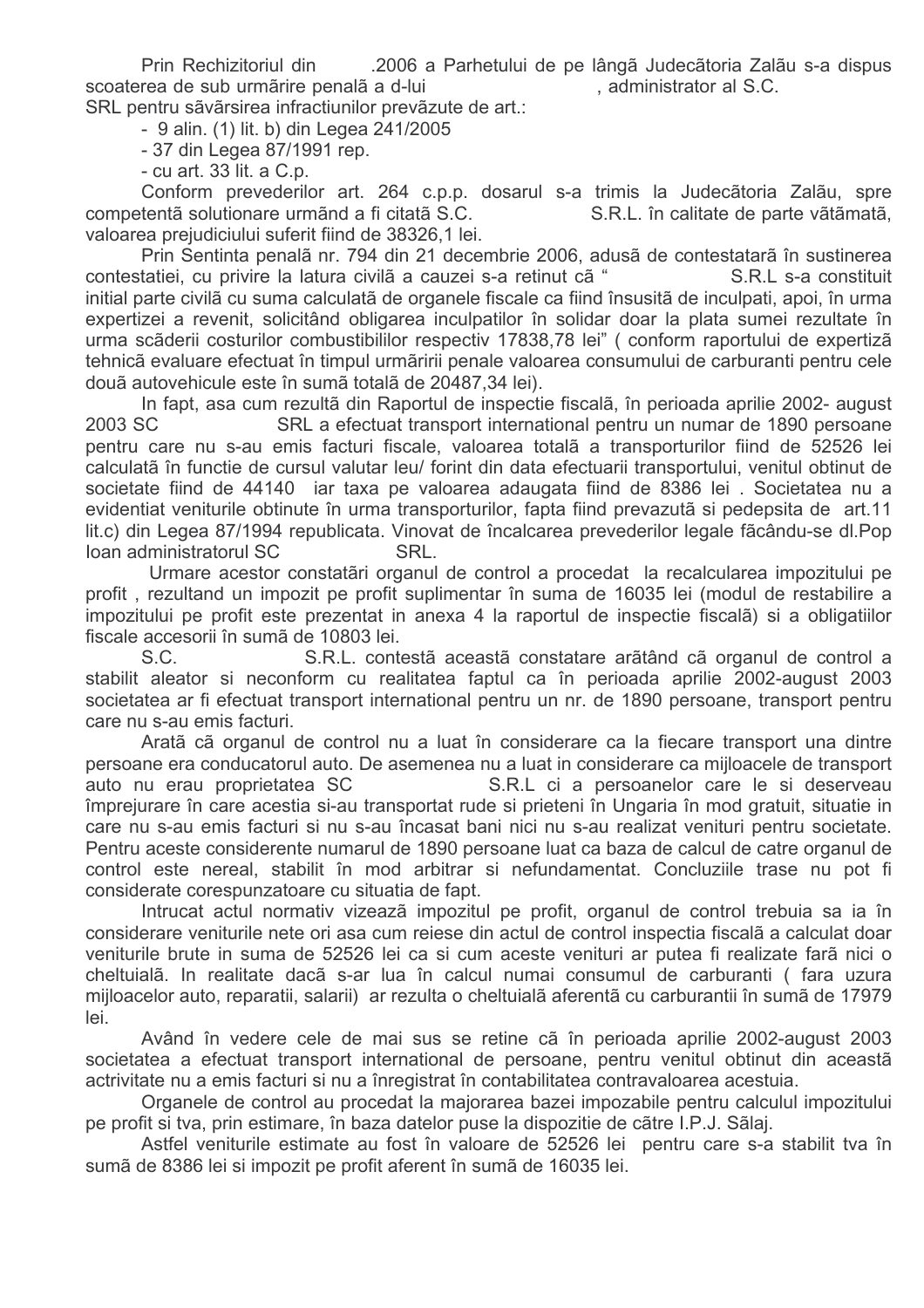Prin adresa . 2007 D.G.F.P. Sãlaj a solicitat organelor de inspectie fiscalã. respectiv A.I.F. Sãlaj punctul de vedere fatã de retinerile organelor de cercetare penalã.

Cu adresa nr. din 2007 înregistratã la D.G.F.P. Sãlaj sub nr. din .2007 A.I.F. Sãlaj a comunicat urmãtoarele:

1. Organul de inspectie fiscalã a stabilit în urma verificării efectuate venituri suplimentare în sumã de 44139,91 lei.

Conform Raportului de expertizã tehnicã judiciarã înregistrat la Judecãtoria Zalãu sub nr.

din 25.09.2006 referitor la dosarul nr. /2006 valoarea consumului de carburanti este în sumã totalã de 20487.34 lei.

In urma scãderii costurilor cu combustibilii stabilite conform expertizei din veniturile stabilite suplimentar de organele de inspectie fiscala rezulta ca baza pentru recalcularea impozitului pe profit suma de 23652,57 lei (44139,91-20487,34) nu suma de 17838,76 lei.

2. S.C. S.R.L. nu a formulat contestatie împotriva Deciziei nr. .2005 privind taxa pe valoarea adãugatã si accesoriile aferente.

Referitor la impozitul pe profit

In drept potivit art 7 din Legea nr. 414/2002 privind impozitul pe profit

(1) Profitul impozabil se calculează ca diferenta între veniturile realizate din orice sursa si cheltuielile efectuate pentru realizarea acestora, dintr-un an fiscal, din care se scad veniturile neimpozabile si se adauga cheltuielile nedeductibile.

Referitor la taxa pe valoarea adãugatã.

Atât prin contestatia initială cât și prin cererea de reluare administrativă a solutionării contestatiei, societatea, contestã modul de calcul al veniturilor suplimentare, considerând cã acestea au fost stabilite aleator si neconform cu realitatea veniturile astfel stabilite fiind în sumã de 52526 lei. Prin Rechizitoriul din 2006 a Parchetului de pe lângã Judecãtoria Zalãu în dosarul /2005, prin care s-a dispus scoaterea de sub urmărire penală a administratorului societãtii s-a stabilit cã veniturile pe care societatea avea sã le încaseze din desfãsurarea activitãtii de transport international au fost în sumã de 38326 lei.

In drept potrivit Legii nr. 345/2002 privind taxa pe valoarea adugatã, art. 18

(1) Baza de impozitare a taxei pe valoarea adãugatã este constituitã din:

a) pentru livrãrile de bunuri si/sau prestãrile de servicii, altele decât cele prevzute la lit. b) si c), din tot ceea ce constituie contrapartida obtinutã sau care urmeazã a fi obtinutã de furnizor ori prestator din partea cumpărătorului, beneficiarului sau a unui tert, inclusiv subventiile direct legate de pretul acestor operatiuni, exclusiv taxa pe valoarea adugatã;

b) preturile de achizitie sau, în lipsa acestora, pretul de cost, determinat la momentul livrãrii/prestãrii, pentru operatiunile prevãzute la art. 3 alin. (4) si la art. 4 alin. (3);

c) compensatia pentru operatiunile prevãzute la art. 3 alin. (3) lit. b) si la art. 4 alin. (2).

Având în vedere faptul cã din constatările organului fiscal precum si din retinerile organelor de cercetare penala prin Rechizitoriul din 2006 a Parchetului de pe lângã Judecãtoria Zalãu prin s-a dispus scoaterea de sub urmãrire penalã a d-lui entra entra extra administrator al S.C. SRL au rezultat aspecte contradictorii din punct de vedere al bazei de impozitare, al situatiei de fapt, respectiv la veniturile realizate de cãtre contestatoare D.G.F.P. Sãlaj nu se poate pronunta asupra obligatiilor fiscale datorate de cãtre aceasta urmãnd sã se desfiinteze Raportul de inspectie fiscala nr. 2005 pentru suma de 16035 lei reprezentând impozit pe profit, dobânzi aferente impozitului pe profit în sumă de 8522 lei. penalități aferente impozitului pe profit în sumă de 2281 lei, tva în sumă de 8386 lei, dobânzi aferente tva în sumã de 1189 lei, penalitãti aferente tva în sumã de 328 lei precum si decizia de impunere nr.3430 din 04.08.2005 pentru aceleasi obligatii si sã se procedeze la o nouã verificare a aceleeasi perioade si tipuri de obligatii tinând cont de prevederile legale aplicabile precum si de cele retinute prin prezenta decizie.

Pentru considerentele arãtate, în temeiul actelor normative enuntate precum si a art. 186. devenit art. 216 dupã republicare, din Ordonanta Guvernului nr. 92/2003 privind Codul de procedură fiscală, republicată se